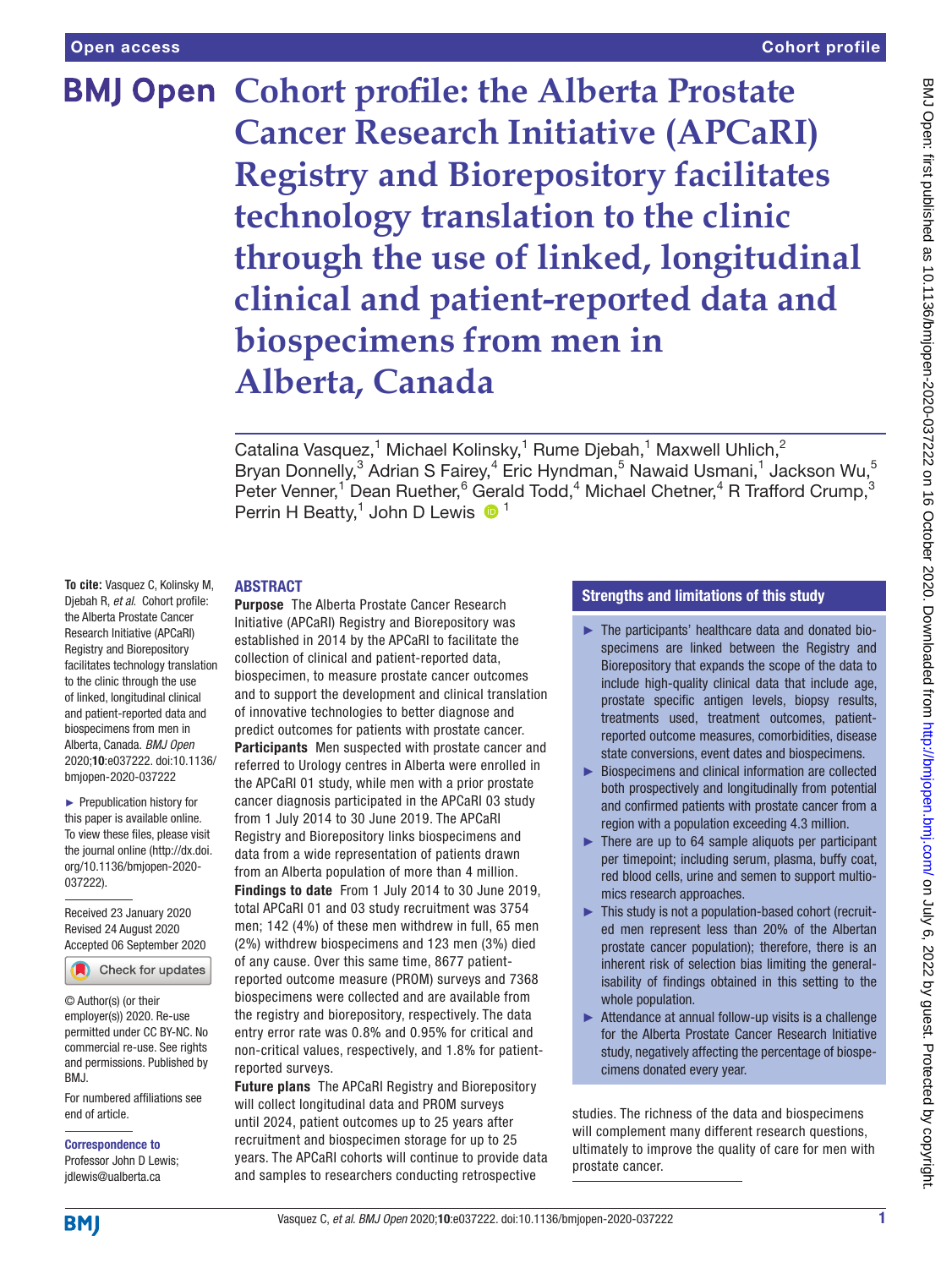

<span id="page-1-0"></span>Figure 1 Flow diagram of how patients are recruited for the APCaRI Registry and Biorepository. APCaRI, Alberta Prostate Cancer Research Initiative; PROM, patient-reported outcome measures; QoL, quality of life.

## **INTRODUCTION**

Globally, prostate cancer (PCa) is the second most common cancer and the second leading cause of cancer deaths for men.<sup>1</sup> The 5-year overall survival rate for North American men presenting with low risk, localised PCa is 95%–99%, but drops to 25%–29% for patients presenting with high risk, metastatic, castrate-resistant prostate cancer.<sup>1-3</sup> The age-standardised mortality rate has decreased since 1992, when prostate-specific antigen (PSA) testing became available as a laboratory biomarker test.<sup>4</sup> PSA screening may promote overdiagnosis and a prolonged PCa diagnosis lead-time that mislabels men with an otherwise indolent and non-threatening cancer, leading to overtreatment and reduced quality of life  $(QoL).$ 

Although the US Preventive Services Task Force recommends against population-based PSA screening, uncertainty about lifetime probabilities and misconceptions perpetuated by interest groups, bias clinicians and patients towards it. $6$  There is an unmet clinical need to develop PSA companion biomarker tests to improve PCa diagnostic specificity. Clinically significant PCa biomarkers coupled with patient data, such as age, comorbidities, pathologic indices and others, may provide higher accuracy for early PCa risk-level prognosis.<sup>67</sup> This would allow targeted clinical care so low-risk patients could avoid unnecessary, potentially harmful, prostate biopsies and treatment, while high-risk patients could undergo immediate treatment.<sup>8</sup>

The research required to understand the disease progression of long-lead time diseases like localised PCa, and to meet the diagnostic and therapeutic clinical care needs, is challenging but greatly improved by access to longitudinal clinical data linked to high-quality

stored biospecimens from large patient cohorts of men suspected or diagnosed with PCa. Cross-referenced data and biospecimens allow correlation of risk factors and molecular biomarkers to disease progression and clinical outcome.<sup>[9](#page-8-5)</sup>

The Alberta Prostate Cancer Research Initiative (APCaRI) was established in 2012 as a multidisciplinary research programme with the long-term goals to (1) develop, validate and translate novel non-invasive diagnostics to the clinic to improve prediction of clinically significant PCa and onset of metastasis, (2) integrate research results into standard of care to improve health policy and patient outcomes and (3) apply innovative technologies to the cancer spectrum. To facilitate these goals, APCaRI created the Alberta Prostate Cancer Registry and Biorepository in 2014 to collect, safely store and distribute high-quality linked patient clinical data, patient-reported outcome measure (PROM) surveys and biospecimens both longitudinally and prospectively ([figure](#page-1-0) 1).

The APCaRI Registry is internationally unique due to its comprehensiveness; with patient clinical data collected every 6 months for up to 25 years and PROM and standardised (QoL) survey answers collected yearly for 5 consecutive years. The prospectively collected data are used to meet various study objectives, such as evaluation of QoL outcomes with the PROM surveys and patterns of care across regions in Alberta.

There are numerous examples of successful translation facilitated by these resources including a prospective study aimed to develop an accurate, minimally invasive test to diagnose PCa. The investigators used a subset of samples and clinical data to validate a novel extracellular vesicle (EV) biomarker blood test called ClarityDX Prostate that predicts clinically significant PCa with high accuracy using a platform that combines a microflow cytometry EV biomarker assay, clinical features and machine learning algorithms to calculate a patient risk score and develop an online risk predictor calculator.[10 11](#page-9-0) Samples are also supporting research towards development of new tests to predict recurrence for patients on active surveillance and to predict early onset of metastasis post-treatment. Other studies are looking at patient care and adverse effects associated with overtreatment by analysing longitudinal QoL follow-up survey answers in an active surveillance subset of the APCaRI cohort.

The APCaRI Registry is one of the participating sites contributing to the TrueNTH Global Registry, an international registry to monitor PCa care globally aiming to reduce unwarranted variation and to promote universal excellence in the scope and quality of data collection and storage.<sup>12</sup> The APCaRI Registry began data uploading to the TrueNTH Global Registry in January 2020 and continues to do so currently. The APCaRI Registry collects all the data elements required by the TrueNTH Registry plus an additional 1472 unique fields.

This paper describes the APCaRI Registry and Biorepository initiative, explains the collection procedures for data and biospecimens, lists the measures to ensure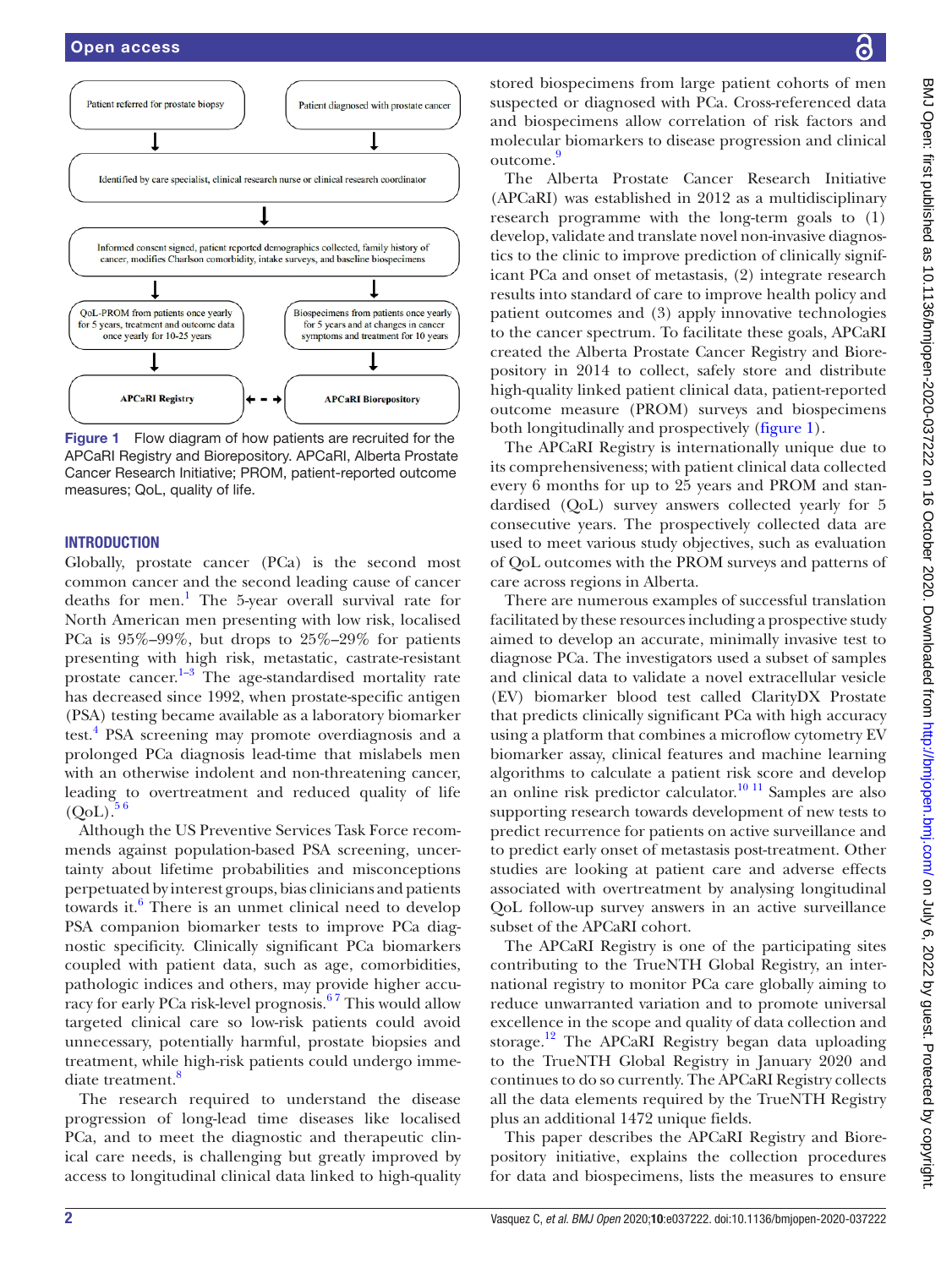quality of the data and the biospecimens, reports the profile of the data and biospecimens, outlines the process to access the Registry and lists publications resulted from using this registry. We also describe the challenges of collecting the data and biospecimens and discuss possible solutions to these challenges and issues.

We hope researchers who are planning to do a similar initiative could learn from our experiences and welcome translational researchers to make use of these resources for their studies.

## COHORT DESCRIPTION

Patient recruitment occurs in Edmonton, Canada at the Northern Alberta Urology Centre, Kaye Edmonton Clinic and Cross Cancer Institute; and in Calgary, Canada at the Prostate Cancer Centre and Tom Baker Cancer Centre. Patients are eligible for enrolment in two separate prospective cohort protocols: (1) prediagnosis (APCaRI 01 Protocol, REB approved number HREBA-CC-18-0513) if they have no prior PCa diagnosis and present with either a PSA-screened or clinical suspicion of PCa requiring prostate biopsies or transurethral resection of prostate (TURP) and (2) postdiagnosis (APCaRI 03 Protocol, REB approved number HREBA-CC 14-0085) for participants with known or treated PCa or presenting with initial metastatic PCa.

Consenting patients complete an intake process including clinical collection of demographic information, family history of cancer and the modified Charlson Comorbidity Index Questionnaire [\(table](#page-3-0) 1). QoL and PROM surveys are collected annually and include a medication questionnaire, the International Prostate Symptom Score, Expanded Prostate Index Composite, 26 Item, Short Form and the five-level EuroQol Five-Dimension Questionnaire.<sup>13–15</sup> Longitudinal clinical data are collected every 6 months and at changes in cancer symptoms or treatment for 10 years and continuing clinical observations and data may be recorded for up to 25 years (tables [1 and 2\)](#page-3-0).

These data are stored and managed in Research Electronic Data Capture tools hosted and maintained by the University of Alberta. $^{16}$  Rigorous data quality control procedures include: (1) entered data are visually and electronically validated by data entry clerks and the data administrator, (2) each data field is classified as either a critical or non-critical value, (3) all critical values are verified by a team member other than the data entry clerk, while approximately 10% of the non-critical values are verified bi-annually, (4) data entry error rates and error patterns are reported to the APCaRI science and data quality committee on a bi-annual basis, and the data quality control (QC) is improved accordingly. The APCaRI Registry data are queried, compared, analysed and visualised using the Predictive Research Online System for Prostate Cancer Tasks (PROSPeCT); APCaRI's user-friendly online Clinical Information System.<sup>[17](#page-9-4)</sup>

Blood, urine and/or semen biospecimens are collected at baseline and annually for 5 years as well as at points of PCa disease status changes according to APCaRI standard operating procedures (SOPs; tables [1 and 2\)](#page-3-0). Blood samples are clotted as applicable, centrifuged and aliquoted into serum, plasma, buffy coat and red blood cells. Urine samples are aliquoted and stored and semen samples are left at ambient temperature for 15–45 min to allow liquefaction, then aliquoted and stored. The condition of the samples at the time of storage, such as haemolysed or lipemic blood, haematuric or turbid urine and bloody semen, is recorded on the Sample Collection and Processing Form. All biospecimens are assigned a unique identifier, aliquoted into cryovials and frozen at -80°C within 2 hours of venipuncture time (for blood) or collection (for semen and urine) and remain permanently stored at -80°C in the Canadian Biosample Repository.

All APCaRI Biorepository SOPs follow the regulations and guidelines outlined in the International Conference on Harmonization Good Clinical Practice E6(R2), 2011 NCI Best Practices for Specimen Resources, N2 Canada Network of Networks Biospecimen Related SOPs, Tri-Council Policy Statement, Canadian Tissue Repository Network (CTRNet) SOPs and the Canadian Tumour Repository Network.<sup>18–22</sup> The APCaRI Biorepository has been awarded certification as a quality-controlled biospecimen bank by CTRNet.

### Prediagnosis Cohort: APCaRI 01 Protocol

From 1 July 2014 to 30 June 2019, a total of 2293 patients referred for prostate biopsy or transrectal ultrasound (TURP) were consented and enrolled to APCaRI 01 prior to biopsy ([table](#page-5-0) 3). APCaRI 01 does include patients who had prerecruitment biopsies; of the 1446 individuals in APCaRI 01 who had a positive biopsy anytime, 76 of these individuals (3%) had at least one benign biopsy before their positive biopsy. At baseline, 2264 (99%) completed the intake survey, 2050 (89%) had an initial body mass index (BMI) value recorded and 2259 (99%) had a completed PSA value. The median PSA was 6.3 ng m/L at intake (range  $0.1-3857$  ng m/L). Of these consented patients, 2259 (99%) underwent a diagnostic prostate biopsy and 1446 (64%) were found to have a carcinoma of the prostate with a Gleason score of ≥6. Patients diagnosed with PCa received the following not mutually exclusive treatments: active surveillance in 248 (17%); radical prostatectomy (RRP) in 541 (37%); cryotherapy in 62 (4%); external beam radiation therapy (EBRT) in 287 (20%); brachytherapy in 108 (7%); chemotherapy in 29 (2%) and androgen deprivation hormonal therapy in 326 (23%).

### Postdiagnosis Cohort: APCaRI 03 Protocol

From 1 July 2014 to 30 June 2019, a total of 1462 patients who had a prior diagnosis of PCa were consented and enrolled to APCaRI 03 ([table](#page-5-1) 4). At baseline, 1438 (98%) completed the intake survey, 1220 (83%) had an initial BMI value recorded and 1435 (98%) had a completed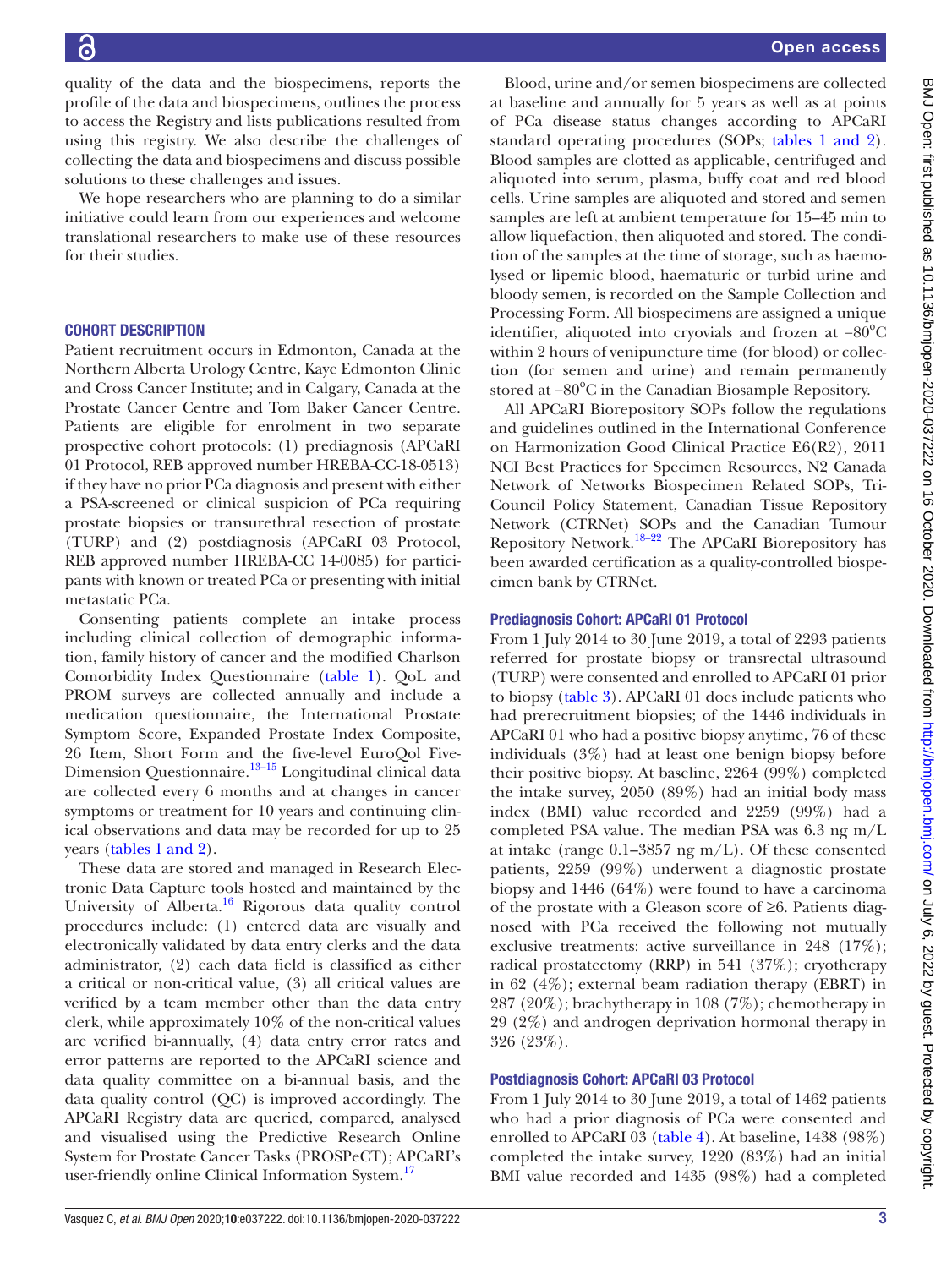<span id="page-3-0"></span>

| Table 1 Summary of dataset variables                                  |                                                                                                                                                                                                                           |                                                                                                                            |
|-----------------------------------------------------------------------|---------------------------------------------------------------------------------------------------------------------------------------------------------------------------------------------------------------------------|----------------------------------------------------------------------------------------------------------------------------|
| <b>Measure</b>                                                        | <b>Details</b>                                                                                                                                                                                                            | <b>Source</b>                                                                                                              |
| Intake: baseline data                                                 |                                                                                                                                                                                                                           |                                                                                                                            |
| Demographic information                                               | Date of birth<br>Race<br>Weight and height                                                                                                                                                                                | Patient                                                                                                                    |
| Family history of cancer                                              | Patient reported                                                                                                                                                                                                          | <b>Patient</b>                                                                                                             |
| Modified Charlson comorbidity index Patient reported<br>questionnaire |                                                                                                                                                                                                                           | Patient                                                                                                                    |
| Data updated annually for 5 years                                     |                                                                                                                                                                                                                           |                                                                                                                            |
| Medication questionnaire                                              | Current use of prescribed and over-<br>the-counter medications, vitamins,<br>supplements, etc.<br>Smoking history<br>Fasting status                                                                                       | Patient and clinical data abstraction                                                                                      |
| Patient-reported health status                                        | <b>IPSS</b><br>EPIC-26 SF<br><b>EQ-5D-5L</b>                                                                                                                                                                              | <b>Patient</b>                                                                                                             |
| Biospecimen information                                               | Collection and processing information                                                                                                                                                                                     | APCaRI team                                                                                                                |
|                                                                       |                                                                                                                                                                                                                           | Diagnosis: clinical data sources are reviewed every 6 months and new data are entered in the APCaRI Registry as applicable |
| <b>PSA</b>                                                            | Three most recent values before<br>histological diagnosis                                                                                                                                                                 | Clinical data abstraction                                                                                                  |
| Pathology                                                             | Complete pathology report from<br>biopsy, TURP and/or radical retropubic<br>prostatectomy<br>Gleason grade and score<br>Disease involvement and location<br>Clinical and pathologic staging<br>Margin status and invasion | Clinical data abstraction                                                                                                  |
| Imaging                                                               | Bone scan<br>MRI<br>CT scan<br>Other                                                                                                                                                                                      | Clinical data abstraction                                                                                                  |
|                                                                       |                                                                                                                                                                                                                           | Treatment: clinical data sources are reviewed every 6 months and new data are entered in the APCaRI Registry as applicable |
| Active surveillance                                                   | Start and end date<br>Failure<br>Reason for failure<br>Treatment option                                                                                                                                                   | Clinical data abstraction                                                                                                  |
| Radical prostatectomy                                                 | <b>Date</b><br>Type of procedure<br>Nerve sparing<br>Surgical time<br><b>Blood loss</b><br>Complications                                                                                                                  | Clinical data abstraction                                                                                                  |
| External beam radiation therapy                                       | Date<br>Start and end date<br>Treatment intent<br>Goals of care<br><b>Type</b><br>Technique<br>RT volume<br>Dose<br>Fractions<br>Radionuclide<br>Complications                                                            | Clinical data abstraction                                                                                                  |
| Brachytherapy                                                         | Date                                                                                                                                                                                                                      | Clinical data abstraction                                                                                                  |

Continued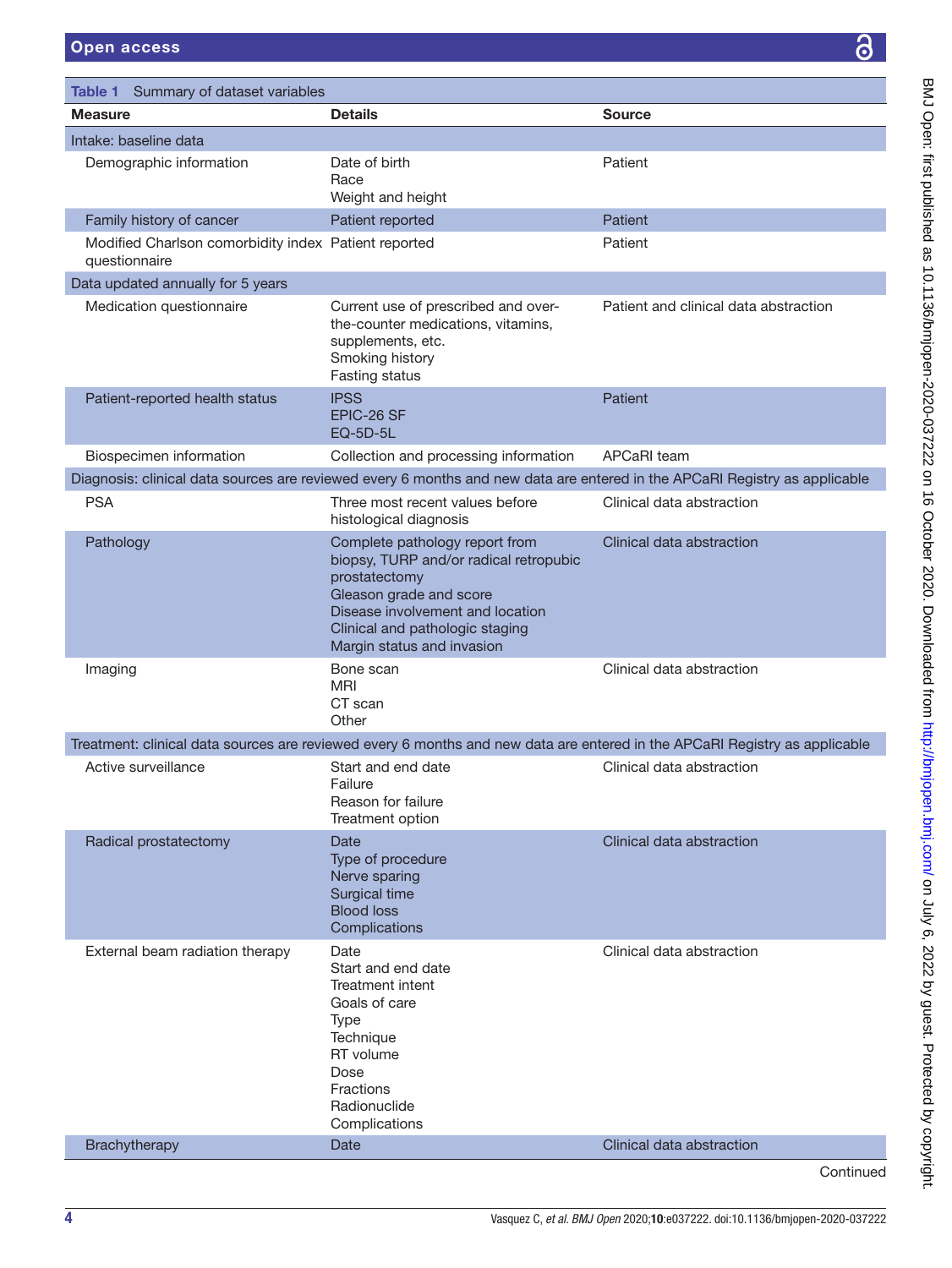| Continued<br>Table 1         |                                                                                                           |                           |
|------------------------------|-----------------------------------------------------------------------------------------------------------|---------------------------|
| <b>Measure</b>               | <b>Details</b>                                                                                            | <b>Source</b>             |
| Cryotherapy                  | Date<br>Type (primary/salvage)                                                                            | Clinical data abstraction |
| Androgen deprivation therapy | Agent<br>Start and end date<br><b>Dosage</b><br>Intention of treatment                                    | Clinical data abstraction |
| Chemotherapy*                | Agent<br>Line of treatment<br>Start and end date<br>Dosage<br>Number of cycles<br><b>Treatment intent</b> | Clinical data abstraction |
| <b>Clinical trials</b>       | Agent<br>Line of treatment<br>Start and end date<br>Dosage<br>Number of cycles<br><b>Treatment intent</b> | Clinical data abstraction |

Survival and disease control: clinical data sources are reviewed every 6 months and new data are entered in the APCaRI Registry as applicable

| Disease progression      | Type of progression<br>PSA values and date<br>Date<br>Castrate-resistance status | Clinical data abstraction |
|--------------------------|----------------------------------------------------------------------------------|---------------------------|
| Metastasis-free survival | Site<br>Date<br>Skeletal event                                                   | Clinical data abstraction |
| Cause-specific survival  | Cause of death                                                                   | Clinical/administration   |
| Overall survival         | Date of death                                                                    | Clinical/administration   |

\*Chemotherapy includes anti-androgens, hormones, corticosteroids and radioisotopes

APCaRI, Alberta Prostate Cancer Research Initiative; EPIC-26 SF, Expanded Prostate Index Composite, 26 Item, Short Form; EQ-5D-5L, fivelevel EuroQol Five-Dimension Questionnaire; IPSS, International Prostate Symptom Score; PSA, prostate specific antigen; TURP, transurethral resection of prostate.

PSA value. The median PSA was 6.5 ng m/L at intake (range 0.0–1189 ng m/L). A pathologic diagnosis of PCa was identified on prior biopsy in 1435 (95%) with the remainder diagnosed outside of Alberta, without available pathology. These data may be missing for various

reasons including that the patient underwent a prostate biopsy in a different health jurisdiction.

These patients had previously received the following, not mutually exclusive, treatments: active surveillance in 419 (29%), RRP in 417 (29%), cryotherapy in 99 (7%),

| <b>Table 2</b> APCaRI registry framework             |               |         |                                 |                                                                     |                                              |
|------------------------------------------------------|---------------|---------|---------------------------------|---------------------------------------------------------------------|----------------------------------------------|
|                                                      | <b>Intake</b> | 5 years | <b>Annually</b><br>for:10 years | At changes<br>in cancer<br>symptoms or<br>treatment for<br>10 years | Continuing<br>observations up to<br>25 years |
| Initiation consent form signed                       | Χ             |         |                                 |                                                                     |                                              |
| Intake survey                                        | X             |         |                                 |                                                                     |                                              |
| Patient-reported information                         | X             | X       |                                 | X                                                                   |                                              |
| Biospecimen collection                               | X             | X       |                                 | Χ                                                                   |                                              |
| Longitudinal health information                      | X             |         | X                               | X                                                                   | X                                            |
| APCaRI, Alberta Prostate Cancer Research Initiative. |               |         |                                 |                                                                     |                                              |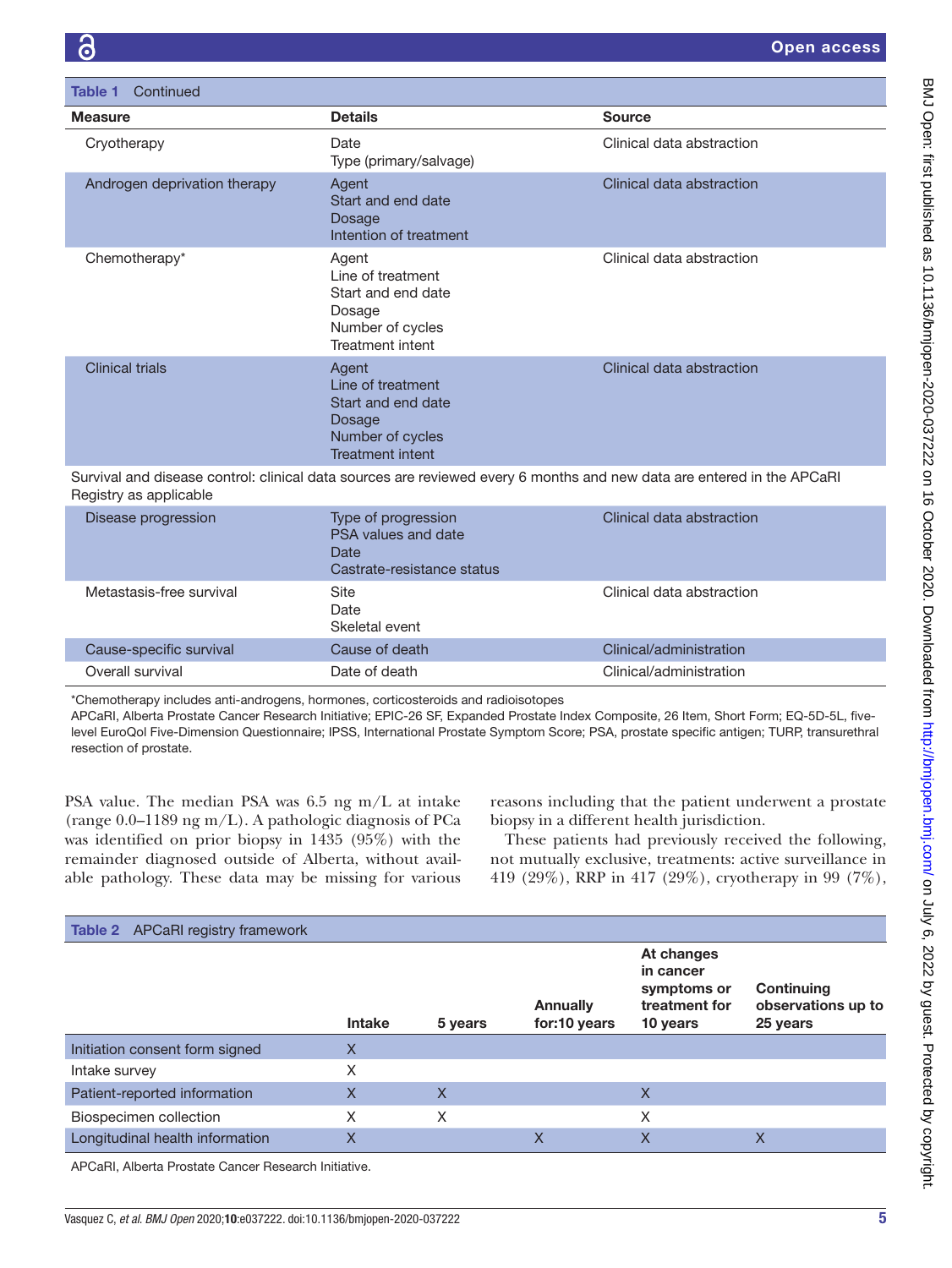<span id="page-5-0"></span>

| <b>Table 3</b> Participants in APCaRI 01 recruited prediagnosis<br>of prostate cancer |                |       |  |  |
|---------------------------------------------------------------------------------------|----------------|-------|--|--|
| Number of men in 01 protocol who<br>consented as of 30 June 2019                      | 2293           |       |  |  |
| Prerecruitment biopsy                                                                 | 76             | (3%)  |  |  |
| Conversions                                                                           | 65             | (3%)  |  |  |
| Completed intake table                                                                | 2264           | (99%) |  |  |
| Completed BMI value at intake                                                         | 2050           | (89%) |  |  |
| Completed PSA value at intake                                                         | 2259           | (99%) |  |  |
| Mean                                                                                  | 10.78          |       |  |  |
| Median                                                                                | 6.3            |       |  |  |
| Range                                                                                 | $0.1 - 3857.0$ |       |  |  |
| <b>SD</b>                                                                             | 86.69          |       |  |  |
| Biopsy not performed                                                                  | 34             | (1%)  |  |  |
| Diagnostic prostate biopsy                                                            | 2259           | (99%) |  |  |
| Biopsy positive for malignancy                                                        | 1446           | (64%) |  |  |
| Biopsy negative for malignancy                                                        | 813            | (36%) |  |  |
| Gleason 6                                                                             | 410            | (28%) |  |  |
| Gleason 7                                                                             | 880            | (61%) |  |  |
| Gleason $\geq 8$                                                                      | 141            | (10%) |  |  |
| <b>Missing</b>                                                                        | 15             | (1%)  |  |  |
| Radical prostatectomy                                                                 | 541            | (37%) |  |  |
| Cryotherapy                                                                           | 62             | (4% ) |  |  |
| Radiation (EBRT)                                                                      | 287            | (20%) |  |  |
| Radiation (Brachy)                                                                    | 108            | (7%)  |  |  |
| Chemotherapy                                                                          | 29             | (2%)  |  |  |
| <b>Active surveillance</b>                                                            | 248            | (17%) |  |  |
| Androgen deprivation therapy                                                          | 326            | (23%) |  |  |

APCaRI, Alberta Prostate Cancer Research Initiative; BMI, body mass index; EBRT, external beam radiation therapy; PSA, prostate specific antigen.

EBRT in 433 (30%), brachytherapy in 99 (7%), chemotherapy in 50 (3%) and androgen deprivation hormone therapy in 526 (37%).

# Patient and public involvement

Patients participating in this study were not involved in the design, recruitment, conduct or choice of what results to share or when and how to share them to the wider patient community. However, their healthcare professionals asked them whether they would be willing to participate in this study and they were advised as to the level of burden of intervention and the approximate time required to participate, in terms of length of survey response time and the number of potential years of involvement. Patients are encouraged to access study information, researcher profiles and published results on the APCaRI website as well as attend the APCaRI symposia held two times per year and patient representatives are invited to give patient-impact addresses at all meetings and public press releases. The APCaRI Registry

<span id="page-5-1"></span>Table 4 Participants in APCaRI 03 recruited postdiagnosis of prostate cancer

| Number of men in 03 protocol who<br>consented as of 30 June 2019 | 1462           |
|------------------------------------------------------------------|----------------|
| Completed intake table                                           | 1438 (98%)     |
| Completed BMI value at intake                                    | 1220 (83%)     |
| Completed PSA value at intake                                    | 1435 (98%)     |
| Mean                                                             | 11.88          |
| Median                                                           | 6.5            |
| Range                                                            | $0.0 - 1189.0$ |
| <b>SD</b>                                                        | 46.14          |
| Biopsy not performed                                             | 27 (2%)        |
| Diagnostic prostate biopsy                                       | 1435 (98%)     |
| Gleason 6                                                        | 493 (34%)      |
| Gleason 7                                                        | 748 (52%)      |
| Gleason>8                                                        | 170 (12%)      |
| <b>Missing</b>                                                   | 24 (2%)        |
| Radical prostatectomy                                            | 417 (29%)      |
| Cryotherapy                                                      | 99 (7%)        |
| Radiation (EBRT)                                                 | 433 (30%)      |
| Radiation (Brachy)                                               | 99 (7%)        |
| Chemotherapy                                                     | 50 (3%)        |
| Active surveillance                                              | 419 (29%)      |
| Androgen deprivation therapy                                     | 526 (37%)      |

APCaRI, Alberta Prostate Cancer Research Initiative; BMI, body mass index; EBRT, external beam radiation therapy; PSA, prostate specific antigen.

and Biorepository began due to the fundraising actions of an patient with Albertan PCa and his wife. They identified a need for PCa research to be done in Alberta, to improve diagnosis, treatment and care for Albertan men and their families.

# Findings to date

As of 30 June 2019, the numbers of PROMs in the Registry and donated biospecimens in the Biorepository combined from the pre and postdiagnosis cohorts, categorised by treatment type and disease state, are listed in tables [5 and 6,](#page-6-0) respectively. For both cohorts, there was close to uniform acquisition of biospecimens and completion of PROMs. PROMs' collection was slightly higher than biospecimen collection because patients were given the option to answer the PROMs online and so could submit their data from other locales.

Verification of data entry accuracy was assessed by performing visual verification of accuracy and completeness against source documents. Critical values including all data elements associated with the informed consent such as personal health number, date of birth, first and last name, address, phone number, email address and pathology accession number(s) were reviewed. Identified mistakes were corrected to reach an error level of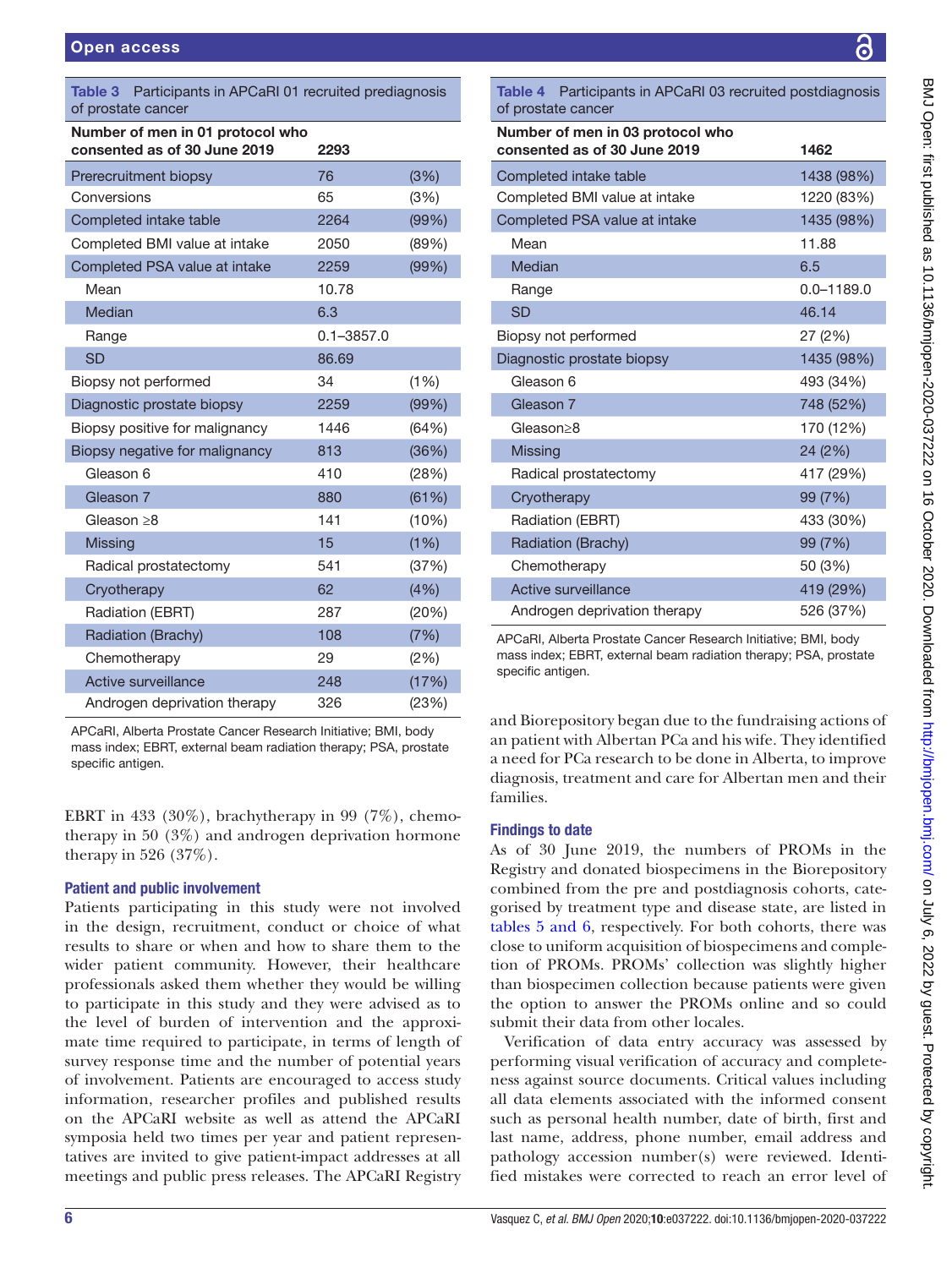<span id="page-6-0"></span>Number of men consented to the APCaRI 01 and 03 protocols (1 July 2014 to 30 June 2019) who donated biospecimens and PROM data to the APCaRI Biorepository and Registry respectively, at baseline and years 1–4, categorised by therapy type

|                                                      | <b>Active</b><br>surveillance | <b>Radical</b><br>prostatectomy | <b>Radiation</b><br>therapy | <b>Hormone</b><br>treatment | Cryotherapy | <b>Total</b><br>$n=$ |
|------------------------------------------------------|-------------------------------|---------------------------------|-----------------------------|-----------------------------|-------------|----------------------|
| Number of patients                                   | 467                           | 958                             | 725                         | 697                         | 154         | 3001                 |
| <b>Baseline</b><br>biospecimens                      | 463                           | 941                             | 716                         | 686                         | 152         | 2958                 |
| Biospecimens year<br>$1 - 4$                         | 543                           | 1274                            | 750                         | 706                         | 229         | 3502                 |
| Number of patients<br>with disease<br>progression    | 167                           | 188                             | 63                          | 157                         | 56          | 631                  |
| Disease progression 167<br>biospecimens<br>available |                               | 188                             | 63                          | 155                         | 55          | 628                  |
| Baseline QoL                                         | 454                           | 925                             | 708                         | 675                         | 147         | 2909                 |
| QoL year 1-4                                         | 741                           | 1638                            | 1101                        | 1011                        | 285         | 4776                 |
|                                                      |                               |                                 |                             |                             |             |                      |

APCaRI, Alberta Prostate Cancer Research Initiative; PROM, patient-reported outcome measures; QoL, quality of life.

0%. Non-critical values include all other values that are not in the list of critical values. The number of participants to sample was equal to the square root plus one  $(\sqrt{+1})$  of the total participants recruited into APCaRI.<sup>23</sup> Participants' charts are randomly selected for visual verification of non-critical values by data entry clerks. Of 30 June 2019, the APCaRI Registry clinical data entry error rates of 0.8%–0.95% are lower or similar to other clinical data repositories that have reported error rates of 0.5% to  $6.4\%$ .<sup>[24](#page-9-7)</sup> The error rate for APCaRI PROMs data entry was 1.8%, which is similar to the rate reported for the data entry of patient-reported outcome questionnaires of  $1.01\% - 2.02\%$ .<sup>25</sup> The slight increase in error rate for the PROMs is a result of patients' refusal to answer some of the questions. Blank fields are then counted as errors. The low error rates like the ones reported here highlight

Table 6 Number of men consented to the APCaRI 01 and 03 protocols (1 July 2014 to 30 June 2019) who donated biospecimens and PROM data to the APCaRI Biorepository and Registry respectively, at baseline and years 1–4, categorised by disease state

|                       | <b>Advanced</b><br>disease* | <b>Death</b> | Total<br>$n =$ |
|-----------------------|-----------------------------|--------------|----------------|
| Number of patients    | 340                         | 144          | 484            |
| Baseline biospecimens | 333                         | 139          | 472            |
| Biospecimens year 1-4 | 357                         | 79           | 436            |
| <b>QoL</b> baseline   | 325                         | 133          | 458            |
| QoL year 1-4          | 441                         | 93           | 534            |

\*Advanced disease: includes metastatic disease and castration resistant prostate cancer.

APCaRI, Alberta Prostate Cancer Research Initiative; PROM, patient-reported outcome measures; QoL, quality of life.

the dataset quality and accuracy and give end-users confidence in the integrity of the data. $^{24}$ <sup>26</sup>

Participants are given the option to withdraw from the study in different instances: (1) terminate ongoing biospecimen and health information collection, including any contact from study coordinator or nurse, (2) terminate only ongoing heath data collection or (3) terminate only ongoing biospecimen collection. For the reporting period, a total of 142 (4%) participants withdrew participation in the study selecting optional and 65 subjects (2%) chose option 3. As of 30 June 2019, 123 (3%) participants passed away [\(table](#page-7-0) 7).

## Strengths and limitations

Key strengths of the APCaRI Registry and Biorepository are listed below. The APCaRI Registry contains patient clinical data that is updated every 6 months and PROM and standardised QoL survey answers collected yearly. The APCaRI Biorepository contains high-quality serum, plasma, buffy coat, red blood cells, urine and semen biospecimens stored at -80°C following international biospecimen storage and technical guidelines and recommendations. Biospecimens and clinical information are collected both prospectively and longitudinally from potential and confirmed patients with PCa. The participants' healthcare data and donated biospecimens are linked between the Registry and Biorepository that expands the scope of the data to include high-quality biological data and clinical data that include age, PSA levels, treatments used, treatment outcomes, biopsy results, PROM responses, comorbidities, disease state conversions and event dates to allow for rate calculations to be performed.

Key limitations in the APCaRI Registry and Biorepository are listed below. The study was designed to be opt-in,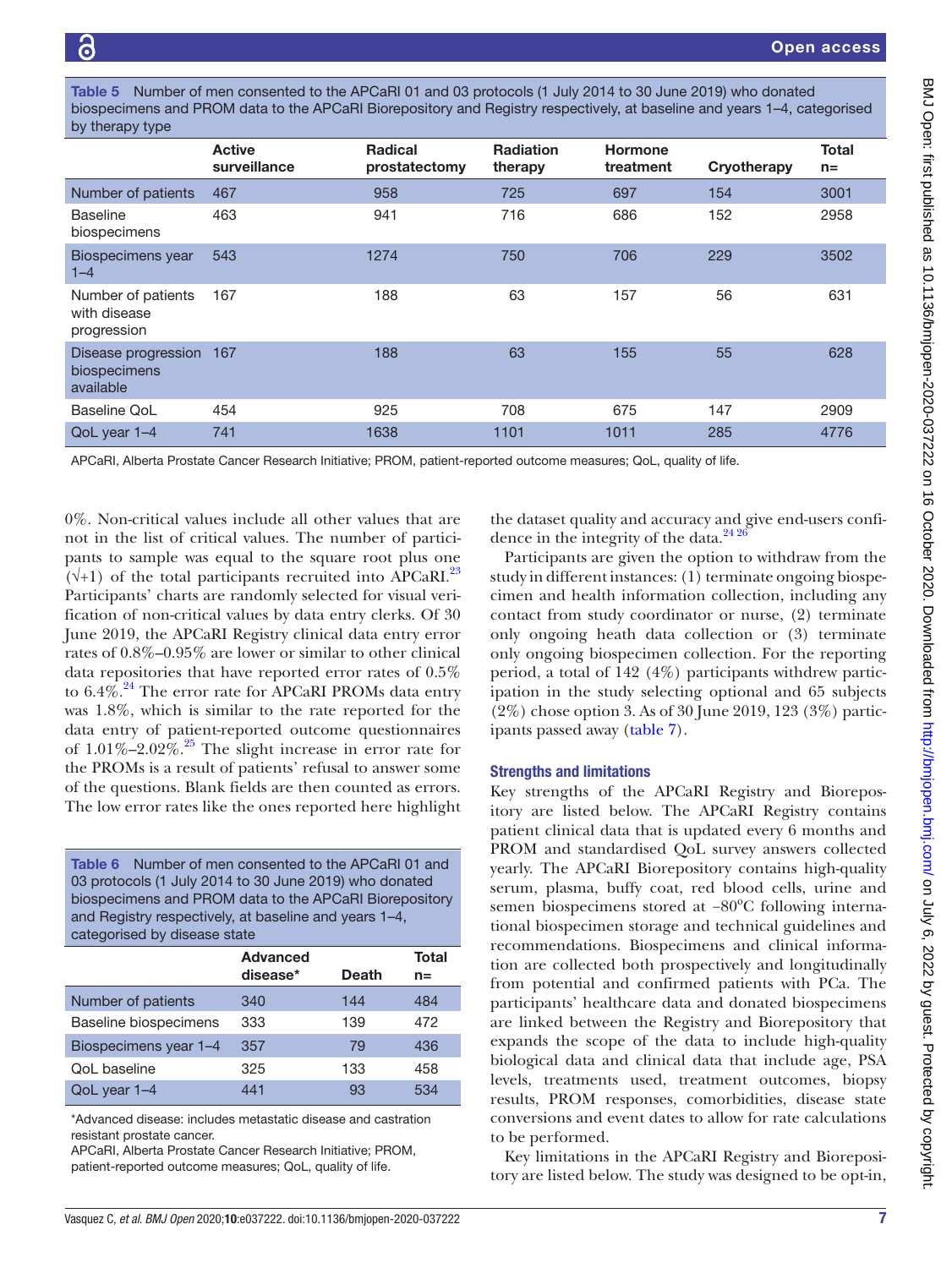| 02 biorocois permeent i duivizo la gilo 30 duile 2019 |                  |                  |                  |                     |                 |  |
|-------------------------------------------------------|------------------|------------------|------------------|---------------------|-----------------|--|
|                                                       | <b>Recruited</b> | Withdrawn (full) | Withdrawn (data) | Withdrawn (samples) | <b>Deceased</b> |  |
| 1 July 2014 to 30 June 2015                           | 621              |                  |                  |                     |                 |  |
| 1 July 2015 to 30 June 2016                           | 1208             | 5                | 0                |                     | 11              |  |
| 1 July 2016 to 30 June 2017                           | 1035             | 34               |                  | 21                  | 30              |  |
| 1 July 2017 to 30 June 2018                           | 708              | 60               |                  | 20                  | 38              |  |
| 1 July 2018 to 30 June 2019                           | 182              | 43               |                  | 20                  | 42              |  |
| Total                                                 | 3754             | 142 (4%)         | $0(0\%)$         | 65 (2%)             | 123 (3%)        |  |
|                                                       |                  |                  |                  |                     |                 |  |

<span id="page-7-0"></span>Table 7 Number of men recruited, withdrew (either fully, or data only or samples only) or deceased from the APCaRI 01 and<br>02 arctosels between 1 luly 2014 and 20 lune 2010 03 protocols between 1 July 2014 and 30 June 2019

APCaRI, Alberta Prostate Cancer Research Initiative.

where participants must provide informed consent to be enrolled and thus it is not a population-based cohort. Recruited men represent less than 20% of the Albertan PCa population. Therefore, there is an inherent risk of selection bias limiting the generalisability of findings obtained in this setting to the whole population. However, the level of selection bias risk may vary depending on the health jurisdiction that the population is within. For example, the percentage of men recruited into the APCaRI 01 cohort who were then diagnosed with PCa after biopsy (64%) is similar to the percentage of men in the general Albertan population who are diagnosed with PCa after biopsy (approximately 60%), suggesting that the APCaRI cohort is representative of the general population. Other health jurisdictions though, such as the USA, UK and Australia, report percentages of men diagnosed with PCa after an initial biopsy, triggered by a ≥4 ng/mL PSA level, to be as low as  $20\%$ – $30\%$ .<sup>32728</sup> This coincides with current information that PSA levels alone correctly identify PCa only about 25%–30% of the time and that PSA screening promotes unnecessary biopsies.<sup>[3](#page-8-6)</sup> In Alberta, patient referral to a urological oncologist and a possible biopsy is triggered by a highly abnormal digital rectal exam (DRE), rapidly rising PSA levels or a PSA doubling time within 2 years or less.<sup>29 30</sup> Therefore, the decision to biopsy due to suspicion of PCa is tempered with strong clinical evidence that positively correlates with the high percentage of biopsied men who are found diagnosed with PCa in Alberta.

Attendance at annual follow-up visits is a challenge for the APCaRI study, negatively affecting the percentage of biospecimens donated every year. Many of the participants leave Alberta during the winter months making timely assessment of long-term biospecimens and QoL seasonally difficult. The present study is observational in nature and although statistical modelling was applied to increase the validity of results obtained, unmeasured confounding variables and selection biases remain legitimate threats to the validity of study findings. Available data sources for the present Registry contain data originally collected for medical care or billing purposes and not for research. In some instances, diagnosis and/or procedure codes may be incomplete and even inaccurate in these source documents resulting in the need to (1)

increase human resources to access multiple databases and collect the required elements, (2) establish more stringent quality control measures to ensure data accuracy and (3) changes in staging and grading classification systems may occur during the long-term follow-up period that is required in the present study, resulting in misclassification of some variables over time. These issues should be considered when planning investigations using this data.

### Collaboration access to biospecimens and data

The APCaRI Science Committee, consisting of designated APCaRI members, meets ad hoc to process requests for biospecimens and/or deidentified data samples from principal investigators (PIs). APCaRI member methodological experts are consulted, when appropriate, to discuss application relevance and integrity. Applications require a study-specific statistical analysis plan and undergo review by an APCaRI member statistician. Non-member PI biospecimen and/or data applications must include (1) home-institution research ethics board approval, (2) APCaRI Science Committee approval, (3) research protocol, (4) funding details, (5) PI's curriculum vitae, 6) signed data and/or Material Transfer Agreement and (7) agreement to acknowledge APCaRI in publications and presentations that contain results or information associated with the requested materials. On approval and when applicable, the biospecimens are shipped to the requesting laboratory, using the appropriate packaging and conditions to retain stability. A researcher can request to access the Registry data and Biorepository biospecimens separately.

From the creation of the Registry and Biorepository in mid-2014, APCaRI has shared nearly 6000 biospecimen aliquots and clinical information with academic researchers from Alberta (Edmonton and Calgary), Ontario (Toronto, London), Quebec (Montreal), USA, Finland, China and Germany and with industry researchers in Canada and the USA. All requests for data and biospecimens met the criteria of the registry and biorepository and were granted.

To date, numerous publications have resulted from research supported by the APCaRI registry and biorepository that include an article describing the computer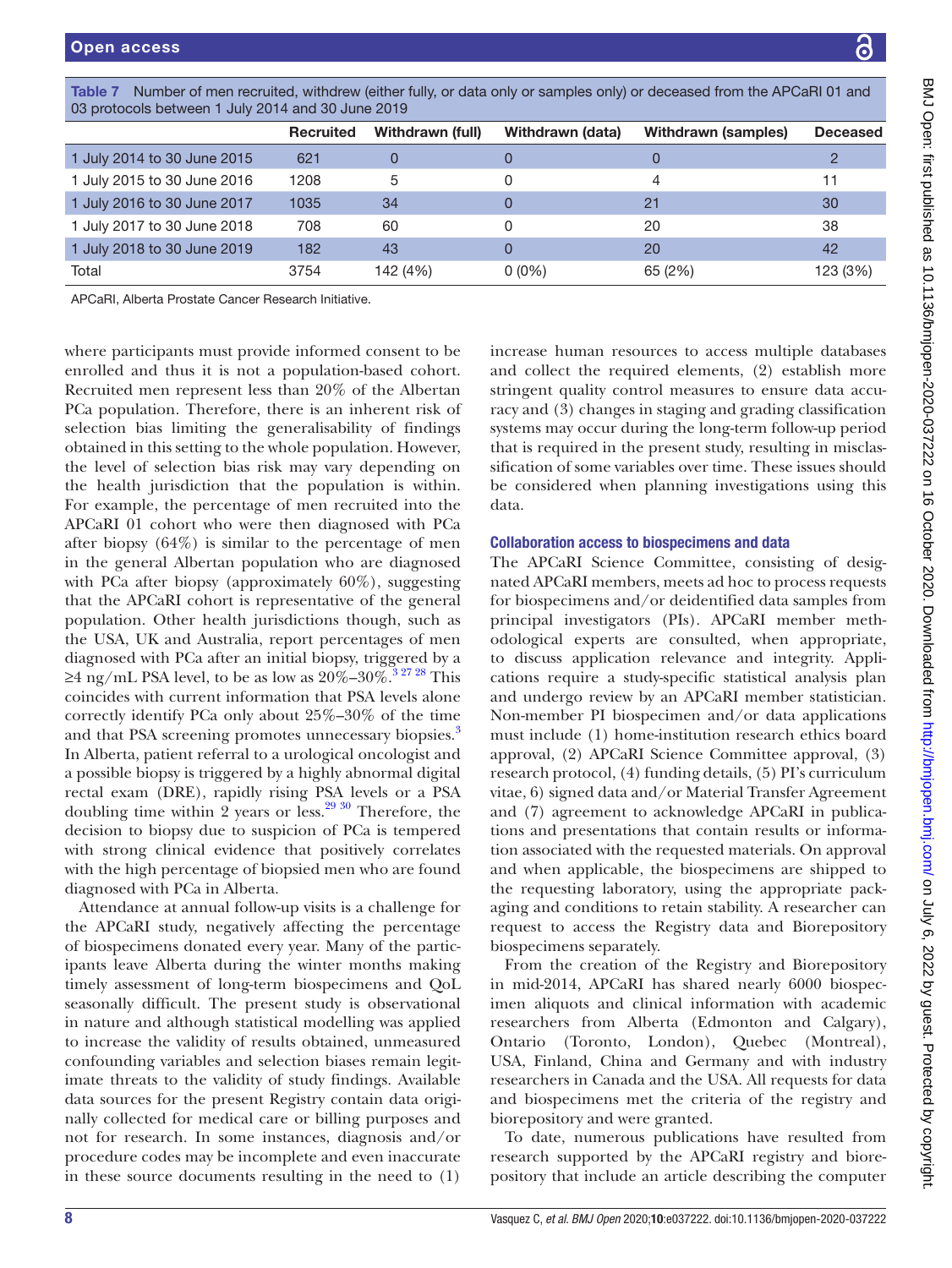interface called PROSPeCT designed for simplified registry queries, the inclusion of registry data into the TrueNTH Global Registry, development of a multiomics biomarker pipeline from seminal plasma of patients with PCa and an analysis of the accuracy of PROM surveys.<sup>12 17 31 32</sup> Several other manuscripts are in preparation and samples and data were also used to support numerous grant applications. In addition, research topics that were proposed by researchers who were granted access to the Biorepository include bone metabolism in metastatic patients with PCa, antibody development, discovery and validation of novel PCa diagnostic, prognostic and predictive molecular biomarkers. Applications to access the Registry involved studies on estimation of cancer conversion rates from indolent/localised to clinically significant or metastatic cancer; evaluation of longterm changes in urologic symptoms and QoL in men with prostate diseases; description of cancer outcomes, including treatment utilisation and adverse effects and disease-related events such as relapses, morbidity and hospitalisations and evaluation of the influence of comorbidities on long-term health risks.

## Future perspectives

Access to high-quality biospecimens and linked longitudinal patient clinical data and health information, including QoL and PROMs, is essential when conducting translational cancer research aimed at improving diagnostic tools leading to personalised therapy. Biospecimen usage in cancer research, as reported in cancer research journals, increased significantly over a 20-year time period and is predicted to continue to increase, alongside larger study cohort sizes. $22 \frac{33}{33}$  Biobanks are recommended to focus on quality and standardisation of the stored biospecimens. $3435$ 

Overall, the Registry and Biorepository have been successful in meeting all objectives; it operates on budget and has funding to continue for 5 more years. The APCaRI Registry and Biorepository will continue to recruit men to the cohort for another 5 years, until 2024 for a potential 6000 recruited patients in total. Then for 5 consecutive years, we will focus on follow-ups of the original cohort.

The Registry and Biorepository data and biospecimens are being used in research that will improve patient care in the future. For example, a clinically useful database query tool called PROSPeCT was designed to help determine patients' responses to various clinical therapies. APCaRI will also continue contributing to initiatives like TrueNTH as well as to validate the novel diagnostic blood tests to predict risk of PCa progression in participants under active surveillance as well as metastatic risk in participants' pretreatment and post-treatment.

The goal remains to improve diagnosis, therapeutic practice and the lives of men with PCa and their families.

#### Author affiliations

<sup>1</sup>Department of Oncology, University of Alberta, Edmonton, Alberta, Canada

<sup>2</sup>Department of Computing Science, University of Alberta, Edmonton, Alberta, Canada

<sup>3</sup>Department of Surgery, University of Calgary, Calgary, Alberta, Canada 4 Department of Surgery, University of Alberta, Edmonton, Alberta, Canada <sup>5</sup>Department of Surgical Oncology, University of Calgary, Calgary, Alberta, Canada <sup>6</sup>Department of Oncology, University of Calgary, Calgary, Alberta, Canada

Acknowledgements We thank the men who consented to be part of the APCaRI studies and donated their time and biospecimens to advance the research and development of PCa tests and treatments. We also thank the donors who generously give to fundraising organizations like the Alberta Cancer Foundation, Bird Dogs, Motorcycle Ride for Dad, Movember and Prostate Cancer Canada, University Hospital Foundation and others. We are very thankful to Yuliya Kulchytska, Homeira Parisa Hamayeli Mehrabani and Candace Davies for their help with the Registry datasets. Lastly, we highlight the contributions from the Northern Alberta Urology Centre, the Prostate Cancer Centre at the Southern Alberta Institute of Urology, the Cross Cancer Institute and the Tom Baker Cancer Centre.

Contributors CV, MK, RD, ASF, PV and JDL contributed to the concept and design of the study. CV, MK, RD, MU, BD, EH, NU, JW, PV, DR, GT, MC, RTC, PHB and ASF contributed to the acquisition, analysis and interpretation of the data. All authors have read and approved the final version of the manuscript to be published.

Funding The Alberta Prostate Cancer Registry and Biorepository is funded by The Bird Dogs and the Alberta Cancer Foundation (grant number 26491) and the Prostate Cancer Canada Movember Translation Acceleration (grant TAG2004-03).

Competing interests None declared.

Patient and public involvement Patients and/or the public were not involved in the design, or conduct, or reporting, or dissemination plans of this research.

Patient consent for publication Not required.

Provenance and peer review Not commissioned; externally peer reviewed.

Data availability statement All data relevant to the study are included in the article. The Alberta Prostate Cancer Research Initiative's prostate cancer registry contains deidentified participant data. Requests for access can be made via [https://](https://apcari.ca/our-research/biorepository/) [apcari.ca/our-research/biorepository/](https://apcari.ca/our-research/biorepository/)

Open access This is an open access article distributed in accordance with the Creative Commons Attribution Non Commercial (CC BY-NC 4.0) license, which permits others to distribute, remix, adapt, build upon this work non-commercially, and license their derivative works on different terms, provided the original work is properly cited, appropriate credit is given, any changes made indicated, and the use is non-commercial. See: [http://creativecommons.org/licenses/by-nc/4.0/.](http://creativecommons.org/licenses/by-nc/4.0/)

#### ORCID iD

John D Lewis <http://orcid.org/0000-0002-7734-1204>

## REFERENCES

- <span id="page-8-0"></span>1 Prostate Cancer Treatment (PDQ®)Board P, ed. *Health professional version*. Bethesda, MD: US National cancer Institute, 2018.
- 2 Berglund A, Garmo H, Tishelman C, *et al*. Comorbidity, treatment and mortality: a population based cohort study of prostate cancer in PCBaSe Sweden. *[J Urol](http://dx.doi.org/10.1016/j.juro.2010.10.061)* 2011;185:833–40.
- <span id="page-8-6"></span>3 Leslie SW, Soon-Sutton TL, Siref LE. *Prostate Cancer. StatPearls [Internet*. Treasure Island (FL: StatPearls Publishing, 2020.
- <span id="page-8-1"></span>4 Negoita S, Feuer EJ, Mariotto A, *et al*. Annual report to the nation on the status of cancer, part II: recent changes in prostate cancer trends and disease characteristics. *[Cancer](http://dx.doi.org/10.1002/cncr.31549)* 2018;124:2801–14.
- <span id="page-8-2"></span>5 Loeb S, Bjurlin MA, Nicholson J, *et al*. Overdiagnosis and overtreatment of prostate cancer. *[Eur Urol](http://dx.doi.org/10.1016/j.eururo.2013.12.062)* 2014;65:1046–55.
- <span id="page-8-3"></span>6 Fenton JJ, Weyrich MS, Durbin S, *et al*. *U.S. preventive services Task force evidence syntheses. prostate-specific antigen-based screening for prostate cancer: a systematic evidence review for the US preventive services Task force*. Rockville (MD: Agency for Healthcare Research and Quality (US), 2018.
- 7 Heidenreich A, Bellmunt J, Bolla M, *et al*. EAU guidelines on prostate cancer. Part 1: screening, diagnosis, and treatment of clinically localised disease. *[Eur Urol](http://dx.doi.org/10.1016/j.eururo.2010.10.039)* 2011;59:61–71.
- <span id="page-8-4"></span>8 Moschini M, Carroll PR, Eggener SE, *et al*. Low-Risk prostate cancer: identification, management, and outcomes. *[Eur Urol](http://dx.doi.org/10.1016/j.eururo.2017.03.009)* 2017;72:238–49.
- <span id="page-8-5"></span>9 Huber J, Herpel E, Jakobi H, *et al*. Two decades' experience with a prospective Biobank for urologic oncology: research, clinical care, and the patients' view. *[Urol Oncol](http://dx.doi.org/10.1016/j.urolonc.2012.01.016)* 2013;31:990–6.